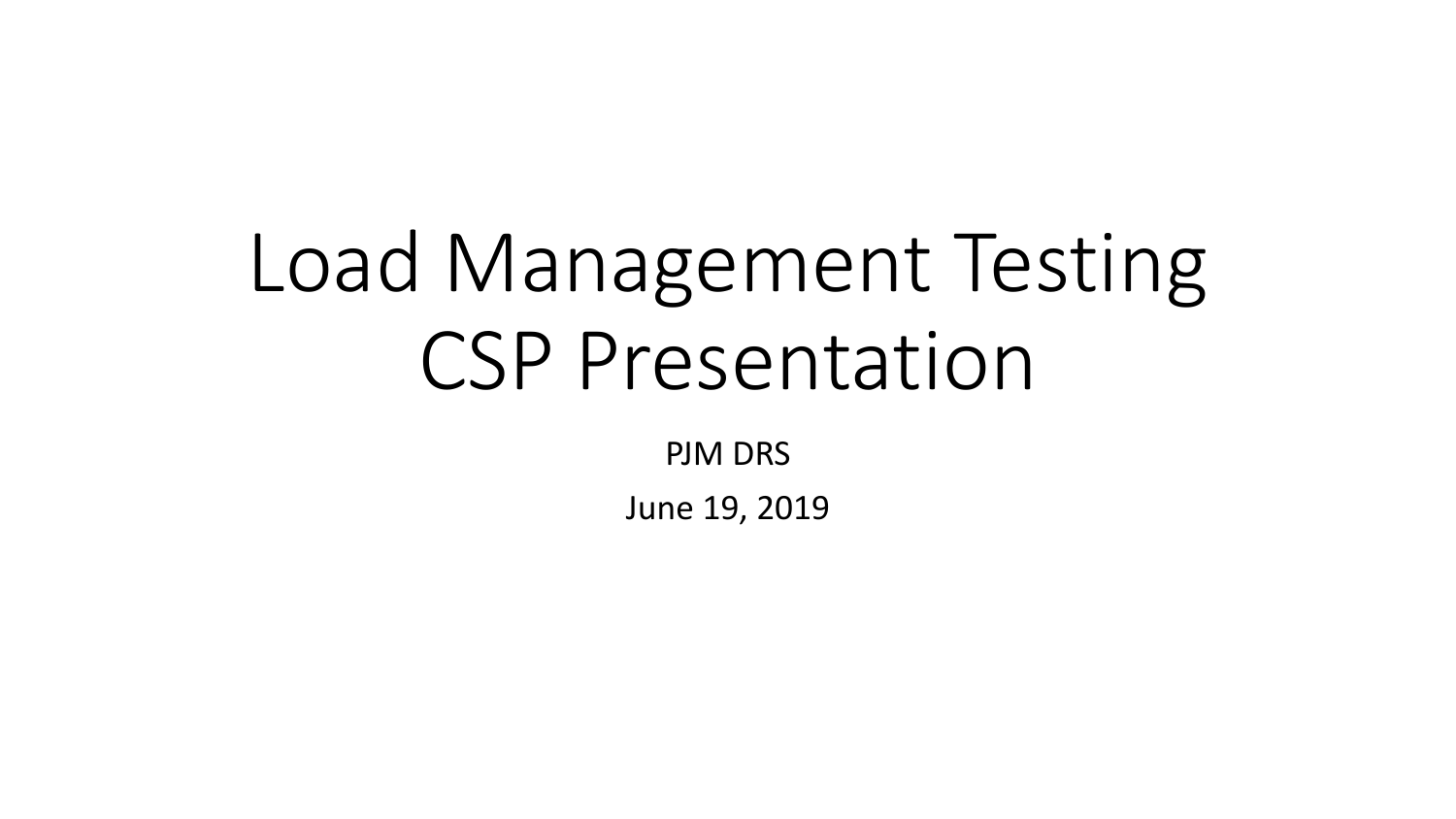## Proposals Background

- Authors: CPower, Direct, Enel X, NRGCS
- Represent 90%+ of competitive CSP Load Management DR in PJM
- Conversations at the DRS and outside with PJM, IMM, Industrials, other CSPs, LSEs, Utilities, etc added perspective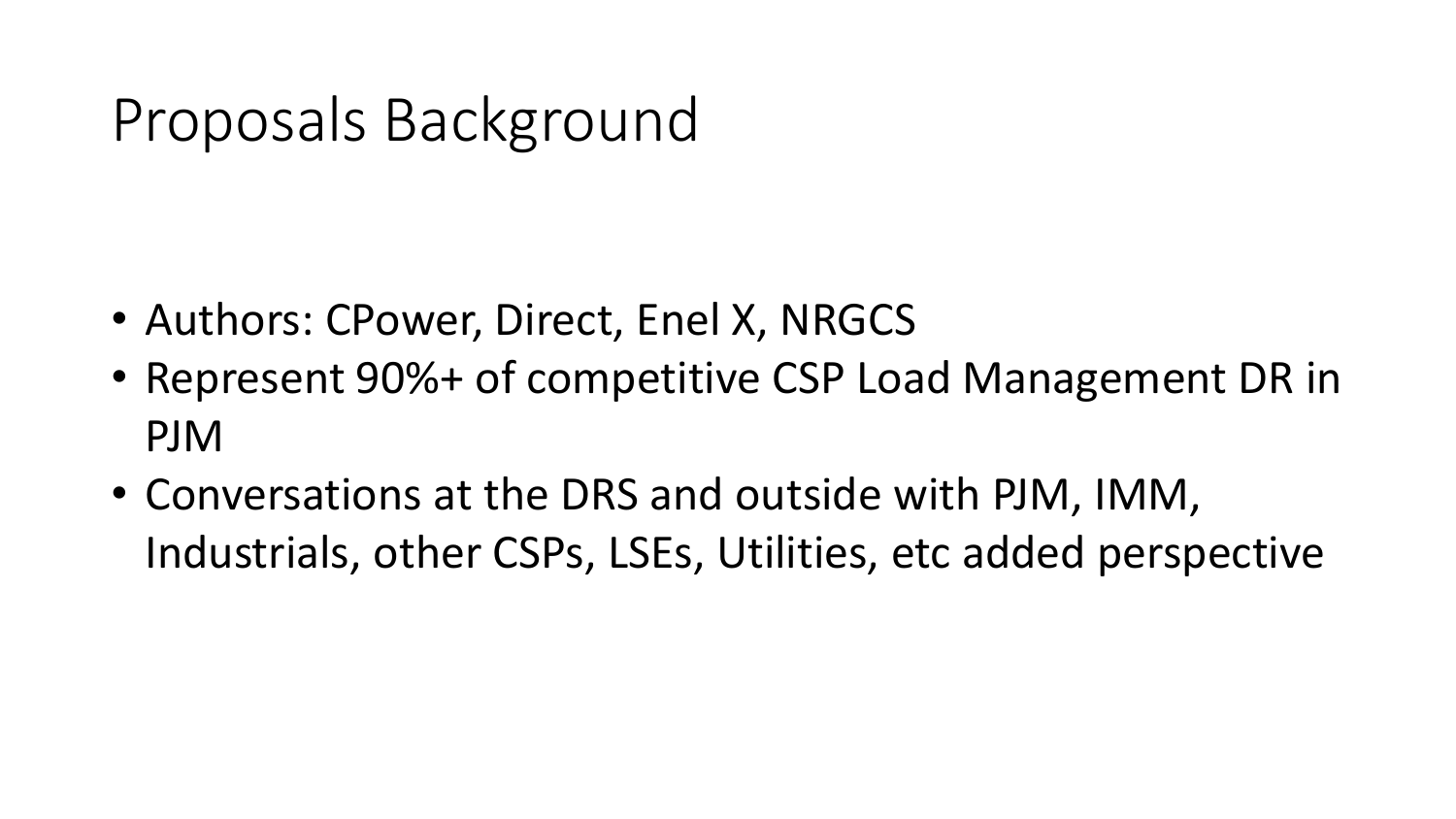# Key difference in system conditions between testing and real events

Under Status Quo, CSPs work with customers to identify a common time across a zone to conduct a test. Scheduling testing is a complex job, which takes into account managing the costs to a customer.

For instance, CSPs take into account when a manufacturer is on the last day of a production goal and behind schedule; or for example, for a government facility, not conducting a test if it would compromise national security.

In real grid emergencies, a black out is a serious threat to the full grid, including DR customers. A black out can cause physical damage to customer assets and put employee safety at risk. Customers receive an incentive payment (strike price) in real events for DR performance.

Load forecasts 7 days forward provide a week ahead suggestion that an event may be on horizon. In addition, in most grid emergencies, a Hot/Cold Weather Alert generally precedes the DR event.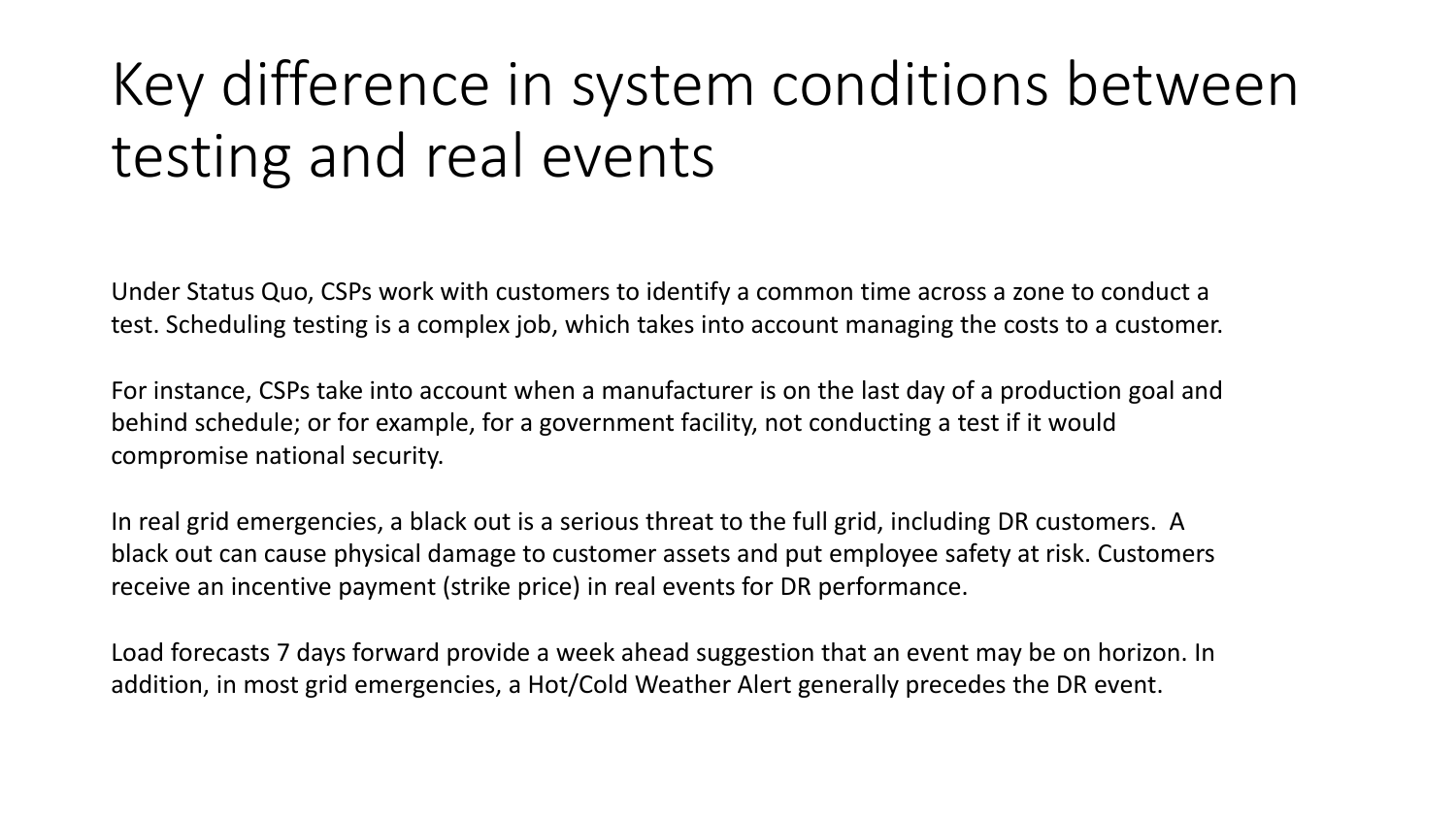# Comparison of PJM Gen vs DR Testing Rules

|                          | <b>DR Status Quo</b>  | <b>Gen Status Quo</b>                                             | <b>PJM DR Proposals</b> |
|--------------------------|-----------------------|-------------------------------------------------------------------|-------------------------|
| <b>Duration</b>          | 1 hour                | 1-2 hours<br>1 Hour for infrequently used<br>resources            | 2 hours                 |
| <b>Scheduling Test</b>   | <b>Capacity Owner</b> | <b>Capacity Owner</b>                                             | <b>PJM</b>              |
| Seasons                  | Summer - Jun-<br>Sept | <b>Summer and Winter</b><br>Winter met through data<br>adjustment | Summer or Winter        |
| <b>Test Limit</b>        | No limit              | No limit                                                          | One                     |
| <b>Retest Limit</b>      | No Limit              | No limit                                                          | No Limit / One          |
| Test shortfall<br>Impact | Full year             | Until next full test                                              | Full year               |

Sources: M18, M21, Matrix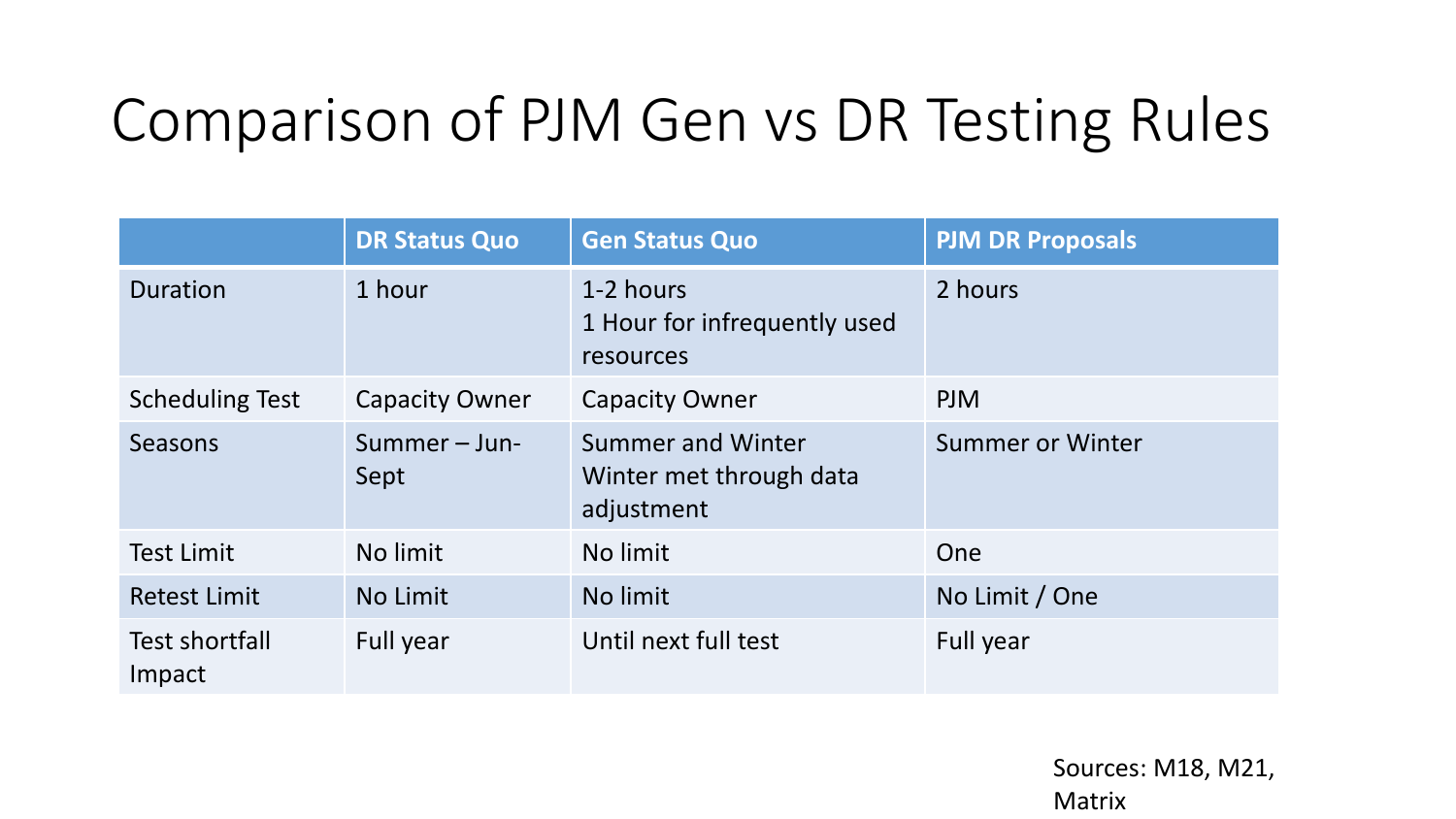Elements are needed to manage costs for customers, if PJM takes on Scheduling

Based on customer survey data, Enel X found **week-ahead participant notification** (in addition to Day-Ahead and Day of), will limit costs to customer participation. While sharing the exact day of a test is ideal, having knowledge of what week the test will be, will also allow DR customers to plan appropriately.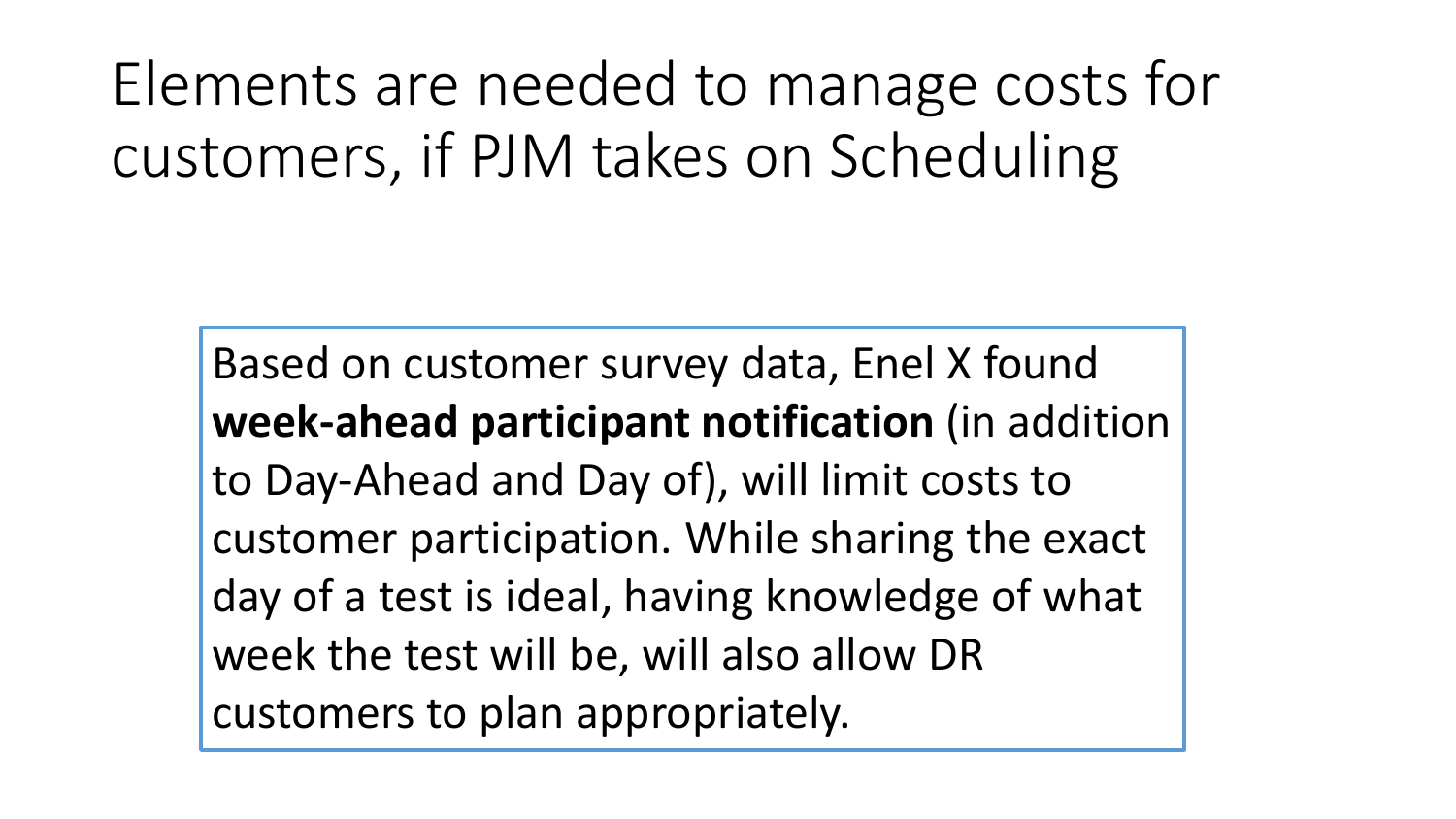#### Survey Results: Customers Prefer Advanced Notice and CSPs Scheduling Tests

"For an emergency event, we understand the need for short notice and are **happy to curtail to protect the grid**, **but why make us scramble for a test**? We lose \$60,000 per hour of wasted material and lost productivity."

Large plastics manufacturer

"We lose 100's of thousands of dollars in **lost production** to shut down the plant with no notice."

"When you [CSP] send us high alerts during **hot or cold weather alerts**, we plan ahead to have people available."

S&P 400 Index: Large food processor/manufacturer

"We have a minimum 90-minute downtime, which **costs us \$540,000**. The capacity payments for tests make this up if we can plan around it."

Large research university

S&P 600: Energy company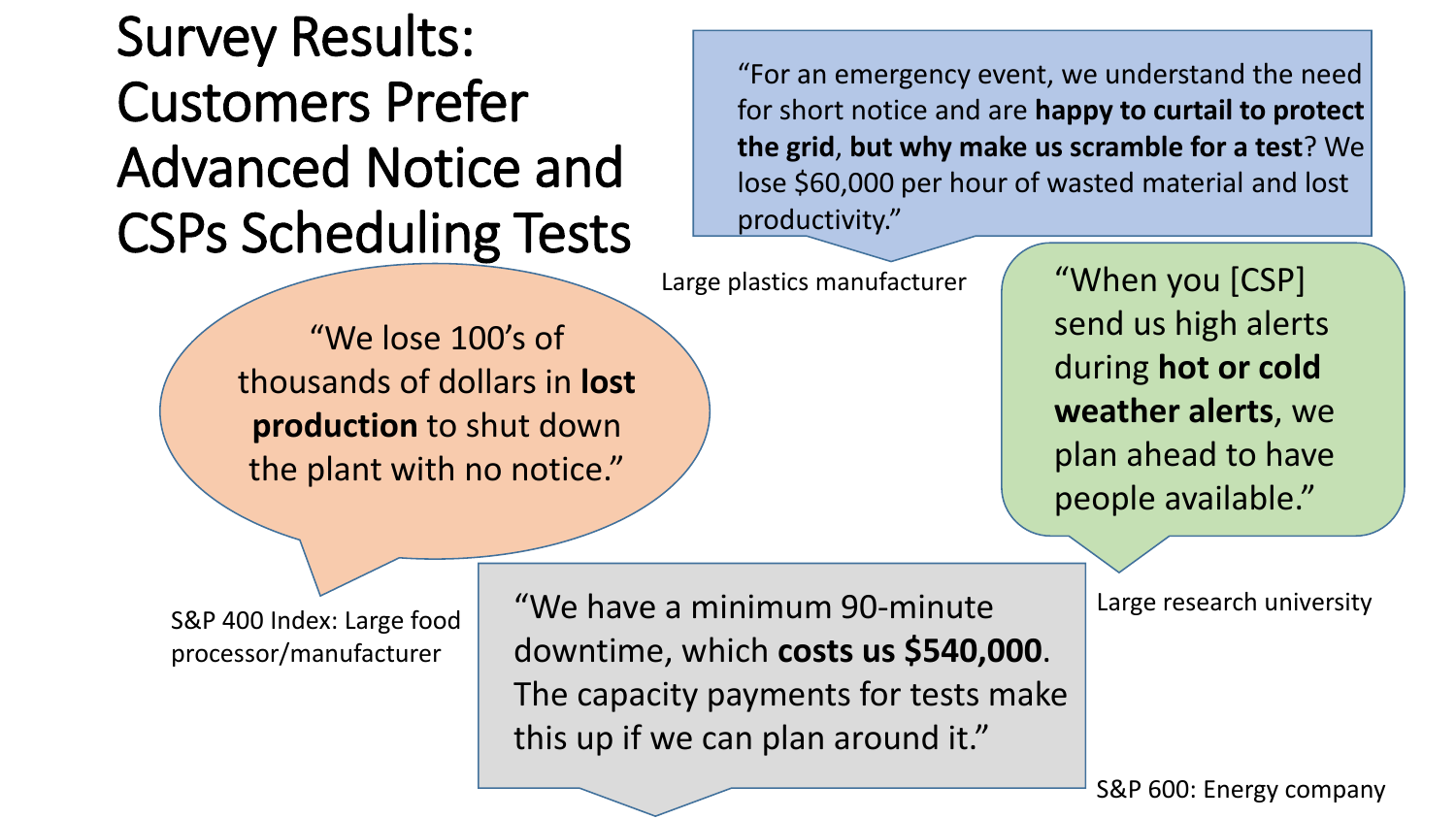#### We have two proposals

**Our Preference is for "CSP1: CSP Scheduled Test" Proposal.** This proposal compromises on many elements and reflects PJM proposal, but retains CSP scheduling of testing, which is vital to customers.

**"CSP2: PJM Scheduled Test" is a discussion concept.** PJM's proposals taking on scheduling of tests adds costs to customers. This discussion concept includes elements to manage costs for customers to comply.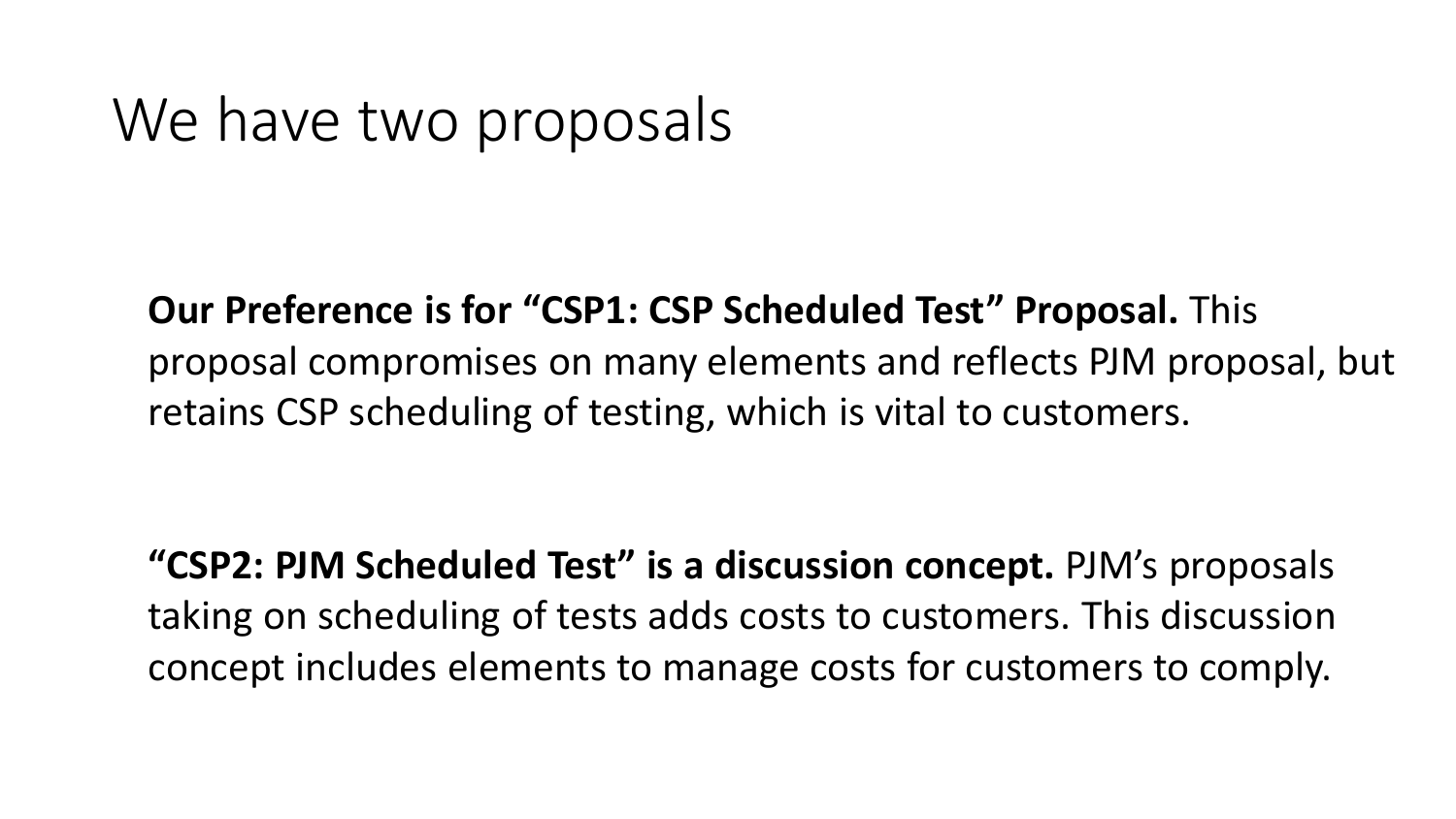## Review of Key Elements in Matrix for each proposal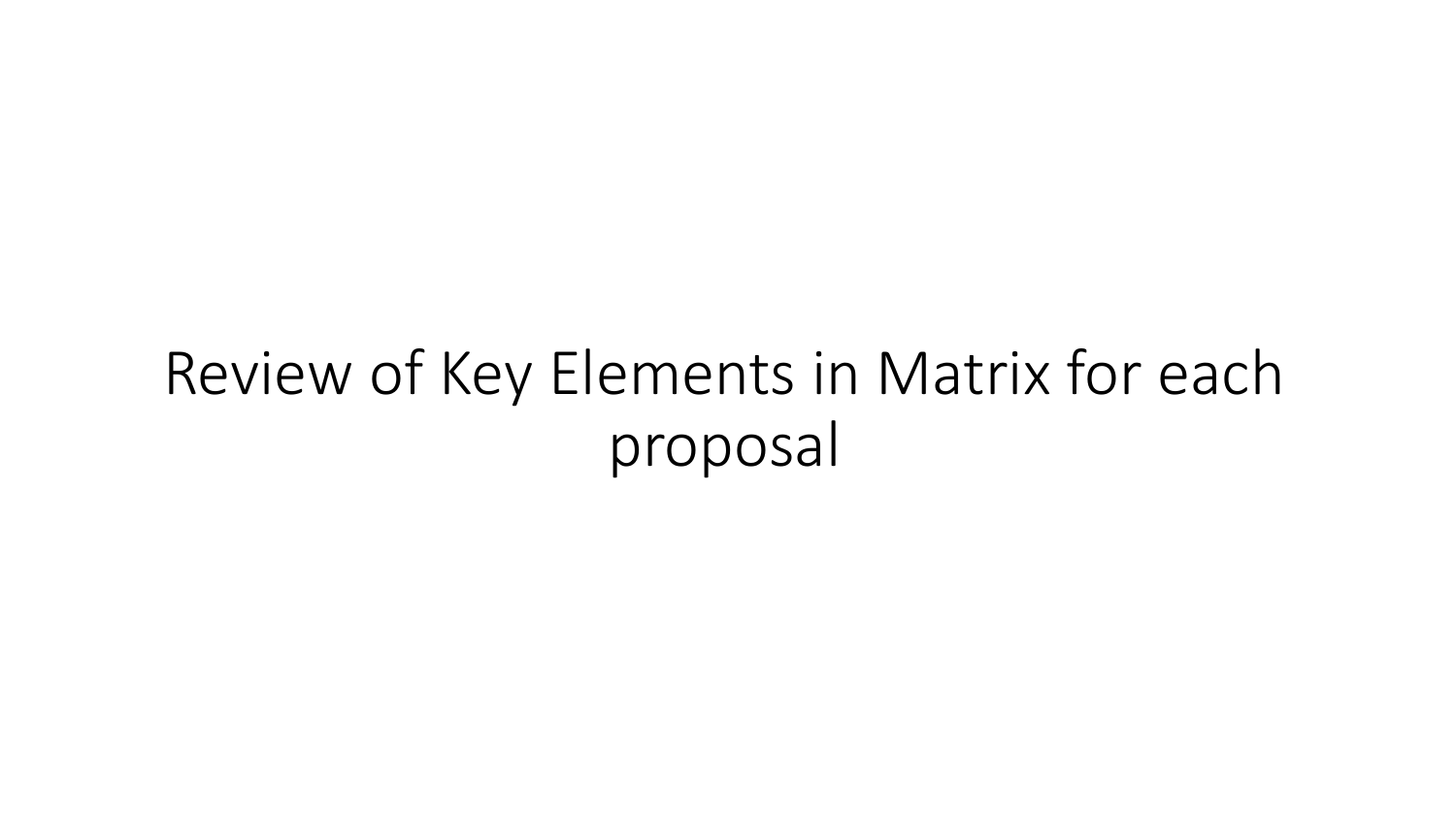#### CSP1: CSP Scheduled Test

- Generally accepts changes in PJM1
	- Summer/ Winter Testing Requirement based on PJM preference for a season
	- 2 Hour testing
- CSP schedules test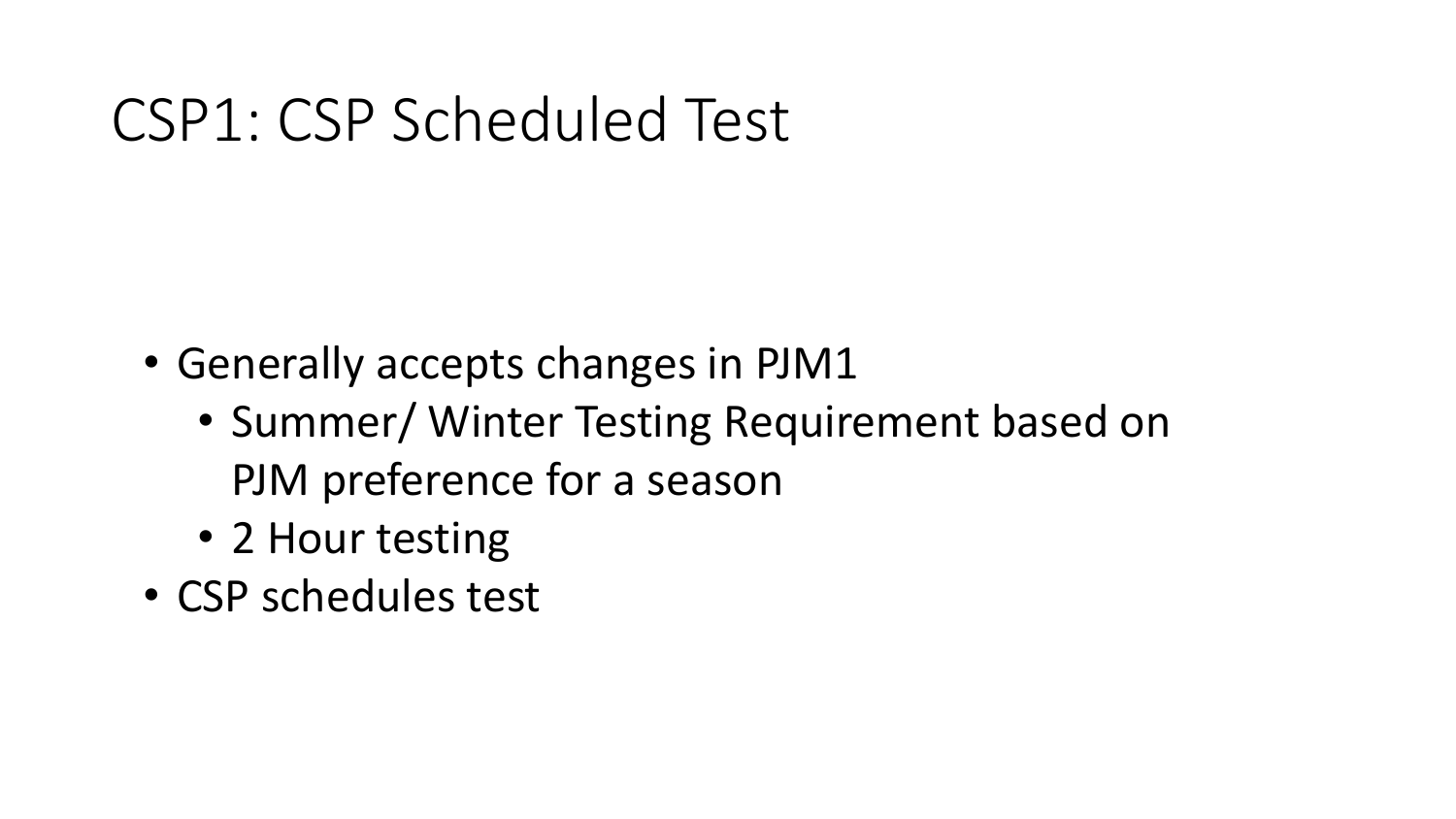## CSP2: PJM Scheduled Test

- Generally accepts changes in PJM1
	- Summer/ Winter Testing Requirement based on PJM preference for a season
	- 2 Hour testing
- PJM schedules test with elements to manage customer costs
	- Up to 2 tests
	- Unlimited re-testing by CSP
	- Narrower windows (3 months per season)
	- Notification
		- Month
		- Week
		- Day Ahead
		- Day of